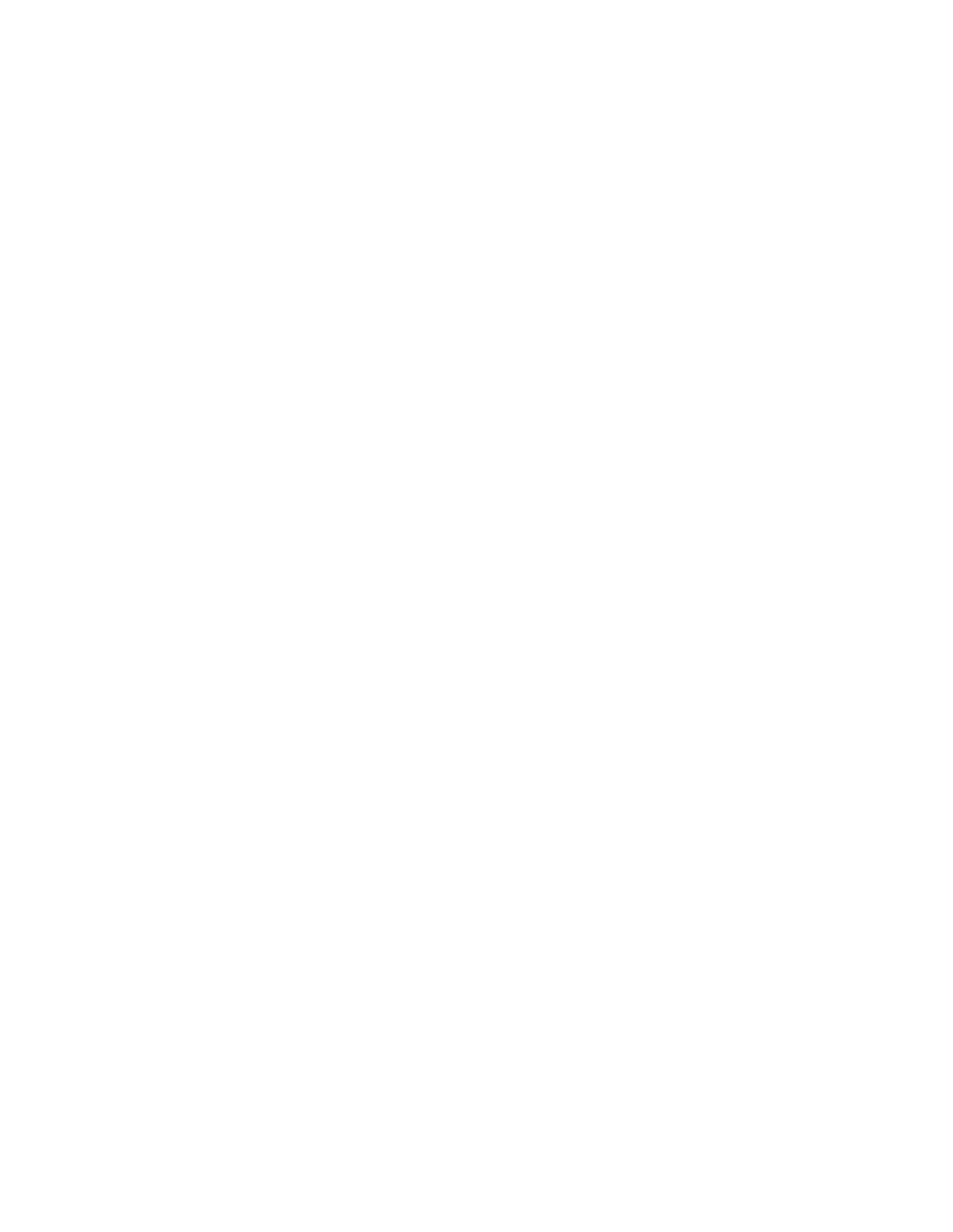# 1

# TACKLING THE WATER CRISIS: A CONTINUING NEED TO ADDRESS SPATIAL AND SOCIAL EQUITY

JAY GRAHAM

## 1.1 INTRODUCTION

After decades of investment, an estimated 884 million of the world's poorest people remain with unreliable and unsafe water. Access to safe water is essential for the health, security, livelihood, and quality of life and is especially critical to women and girls, as they are more likely than men and boys to be burdened with collecting water for domestic use. Some of the trends in access to safe water globally look positive.With 87% of the world's population nearly 5.9 billion people—using safe drinking water sources, the world is on schedule to meet the drinking water target of the Millennium Development Goals (MDGs) set for 2015 (Fig. 1.1). In China, 89% of the population of 1.3 billion has access to drinking water from improved sources, up 22% since 1990. In India, 88% of the population of 1.2 billion has access, an increase of 16% since 1990. Further, 3.8 billion people (57%) of the world's population currently get their drinking water from a piped connection that provides running water in their homes or compound. A number of spatial and social inequities, however, persist and need to be addressed. More than 8 out of 10 people without access to improved drinking water sources live in rural areas. Regionally, sub-Saharan Africa and Oceania are most behind in coverage. Just 60% of the population in sub-Saharan Africa and 50% of the population in Oceania is estimated to be using improved sources of drinking water. The poor also suffer disproportionately. A comparison of the richest and poorest population strata in sub-Saharan Africa shows that the richest 20% are two times more likely to use an improved drinking water source than the poorest 20%. Compounding the situation,

many of those counted as having access are left with water systems that will be short lived. For these systems to reach sustainability, more focused efforts must be made regarding who will maintain water systems and where the money and skills to do so will come from.

## 1.2 ACCESS TO IMPROVED WATER SUPPLIES

#### 1.2.1 Background

Improvements in water supply, sanitation, and hygiene have greatly advanced the health of industrialized countries (1) in places where diarrhea, cholera, and typhoid were once the leading causes of childhood illness and death. Improved water supply and sanitation interventions provide a wide range of benefits—explicit and implicit. These include higher lifespan, reduced morbidity and mortality from various diseases, augmented agriculture and commerce, higher school attendance, lower health care costs, and less physical burden. The timesavings can allow women to engage in non-illness-related tasks, and provide more time for childcare, socialization, and education activities (2). Further, when water supplies are brought closer to homes, the savings in women's energy expenditure can result in a reduction of energy (food) intake. This savings may then be transferred to children's intake of food at no extra cost (3). The implicit benefits of an improved water supply include higher quality of life due to available supply of drinking water and increased potential for communities to engage in other improvements, once they have achieved improved access to a safe water supply.

Water and Sanitation-Related Diseases and the Environment: Challenges, Interventions, and Preventive Measures, First Edition. Edited by Janine M. H. Selendy.

2011 Wiley-Blackwell. Published 2011 by John Wiley & Sons, Inc.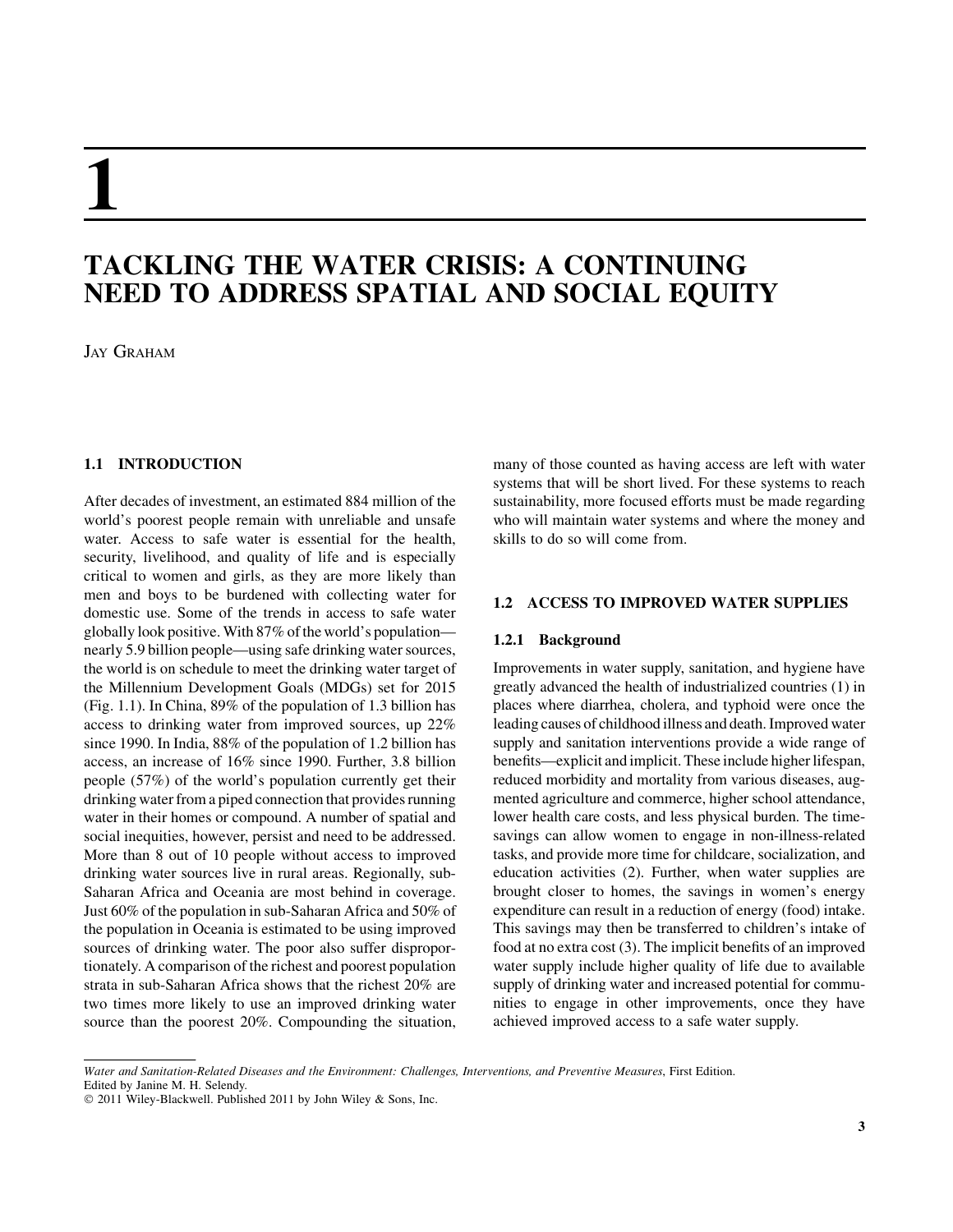

FIGURE 1.1 Young girls collecting water (East Hararghe, Ethiopia). According to the 2005 Ethiopia DHS, only 8% of households report having water on their premises and more than half of the rural population reports taking more than 30 min for collecting drinking water. It was also noted that women and children shoulder the greatest burden for collecting water and spend a disproportionate amount of time hauling water over long distances.

Worldwide it is estimated that 884 million people lack access to an improved water supply (4), defined as one that, by nature of its construction or through active intervention, is protected from outside contamination, in particular from contamination with fecal matter.<sup>1</sup> Under existing trends of coverage improvement, however, the target to halve the proportion of the world's population without access to an improved water supply, as set out in the Millennium Development Goals (MDG Target 10, Goal 7), is on track (see Fig. 1.2).

This lack of basic access to improved water supply results in significant impacts to health, because of water-related diseases, as well as lost productivity. Globally, annual deaths from diarrhea—linked to lack of access to water and sanitation infrastructure and poor hygiene—were estimated at 1.87 million (95% confidence interval, 1.56 million– 2.19 million ), reflecting an estimated 19% of total child deaths in 2004 (5). Nearly three-quarters of those deaths occurred in just 15 countries (Table 1.1), and deaths are highly regionalized (Fig. 1.3).

Improvement to water supply, in terms of quantity, reliability, and quality, is an essential part of a country's development; however, there are a number of obstacles that limit

| Country                          | Deaths Due to<br>Diarrhea (Thousands) |
|----------------------------------|---------------------------------------|
| India                            | 535                                   |
| Nigeria                          | 175                                   |
| Democratic Republic of the Congo | 95                                    |
| Ethiopia                         | 86                                    |
| Pakistan                         | 77                                    |
| China                            | 74                                    |
| Bangladesh                       | 69                                    |
| Afghanistan                      | 65                                    |
| Indonesia                        | 39                                    |
| Angola                           | 34                                    |
| Niger                            | 33                                    |
| Uganda                           | 28                                    |
|                                  |                                       |

Myanmar 26 United Republic of Tanzania 25 Mali 24 Total of 15 countries 1384

TABLE 1.1 Countries Accounting for Three-Quarters of Diarrheal Deaths, 2004 (5)

successful improvement. Rapid population growth, degradation of the environment, the increase of poverty, inequality in the distribution of resources and the misappropriation of funds are some of the factors that have prevented water supply interventions from producing better results (6). Further, numerous studies have shown that resources and time are being spent in water supply interventions that do not take into account beneficiaries' needs, preferences, customs, beliefs, ways of thinking, and socioeconomic and political structures (i.e., the enabling environment).

#### 1.2.2 Past Efforts to Improve Access to Safe Water

Development interventions began to flourish in the 1970s as disparities, in terms of quality of life and access to basic services between wealthy and poor countries, became evident. The original motivation for providing water and sanitation to the inhabitants of less developed countries was based upon the consideration that water and sanitation is a cornerstone to public health and a basic human right (7). As a human right, those services should, therefore, be financed by the government of an individual nation, but because governments of economically developing countries did not have the resources needed to provide basic services to their entire population, it was assumed that industrialized countries and international organizations should assist in the provision of these services (8). In fact, the approach taken for the design and implementation of most of these early projects did not typically consider the preferences of beneficiaries, as it was perceived that they did not have knowledge and ability to contribute. Facilities constructed soon fell into disrepair due to lack of operation and maintenance, resulting from deficiencies in organization, training, and sense of ownership by

<sup>&</sup>lt;sup>1</sup> According to WHO/UNICEF, an "improved drinking water source" includes piped water into dwelling, plot, or yard; public tap/standpipe; tubewell/borehole; protected dug well; protected spring; and rainwater.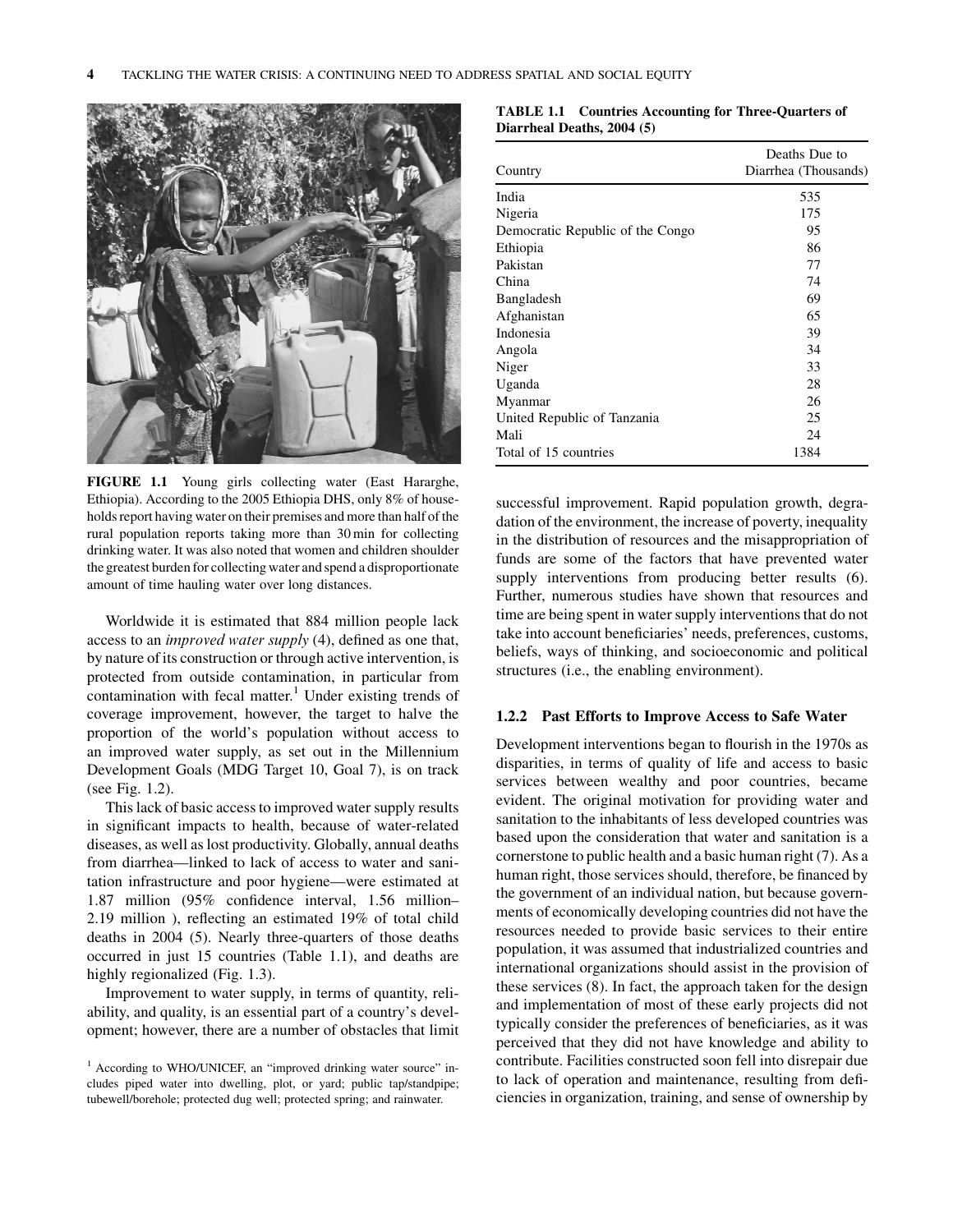

FIGURE 1.2 Based on current trends, the world is on track to meet the water target of the Millennium Development Goals.

beneficiaries. Soon after many water supply and sanitation interventions, communities often found themselves in the same conditions as they had previously known. The results were not promising, and it became evident that there was something missing in the planning.

During the International Drinking Water Supply and Sanitation Decade (1981–1990), the international community established as a common goal the provision of safe water supplies and adequate sanitation services to all the communities around the world. This meant that by 1990 every person worldwide should have his or her basic needs met. In 1981, it was estimated that 2.4 billion people would need to gain access to improved water supplies—a figure equivalent to connecting 660,000 people to a safe supply of water each day

for 10 years (9). Even though this goal was far from accomplished, an estimated 370,000 people, on average, received improved water supplies each day. Following the decade, and after two world conferences (New Delhi in 1990 and Dublin in 1992), the international community determined that water and sanitation could no longer be regarded simply as a right. After the Dublin conference there was a shift to the view of safe water as an economic good because it had an environmental and a productive value. It became clear that need was no longer a sufficient reason for the international community to provide water and sanitation to any community (7).

After the World Conference on Water and Sanitation held at The Hague, Netherlands, in March 2000, the international



FIGURE 1.3 Distribution of deaths due to diarrhea in low- and middle-income countries in five WHO regions, 2004 (5).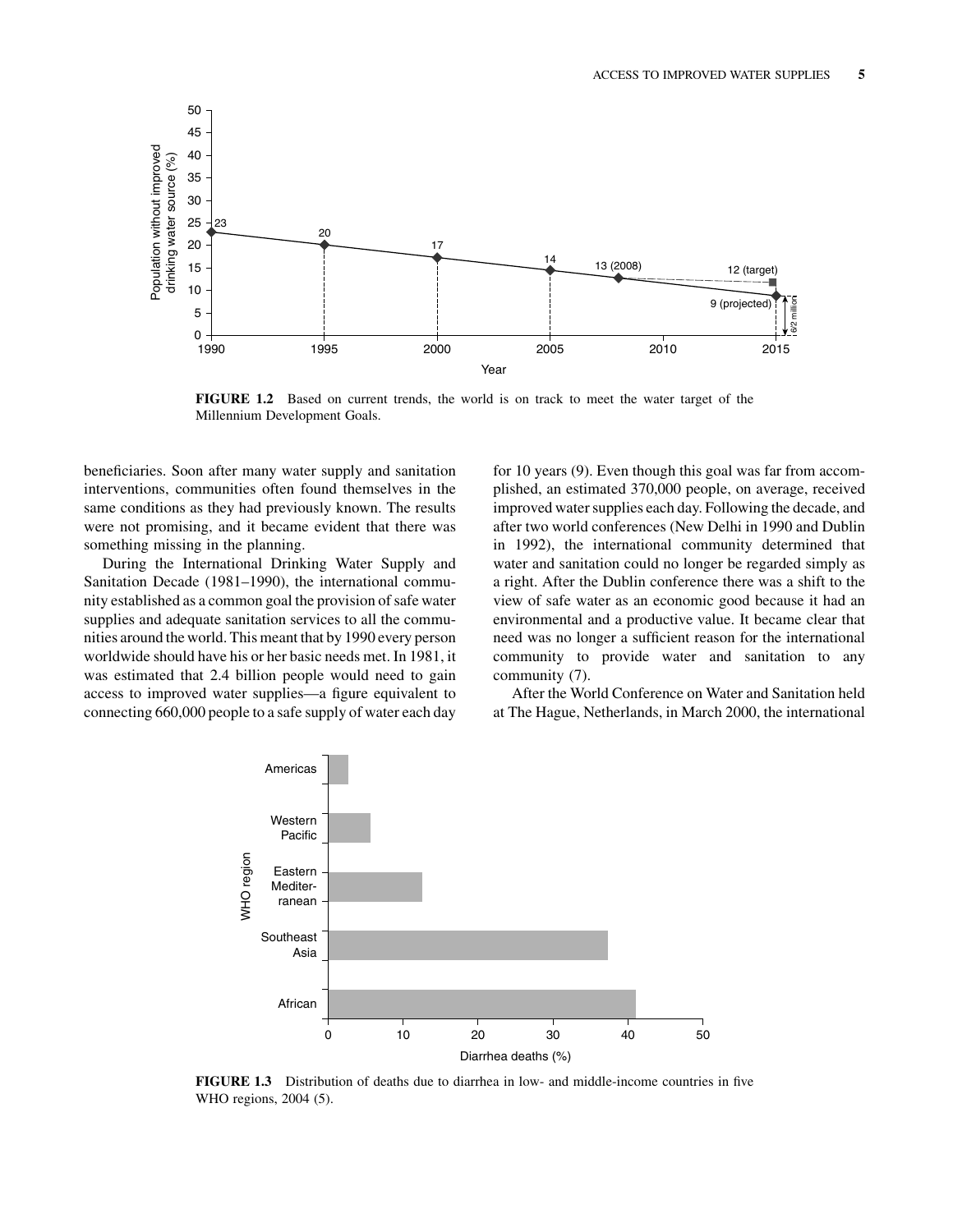community set a new common goal and published "Vision 21: Water for People." Vision 21 proposed a world in which, by 2025, everybody would know the importance of hygiene and education and enjoy safe water and appropriate sanitation services. At the United Nations Summit in September 2000, 189 UN Member States adopted the Millennium Declaration, from which emerged the aforementioned Millennium Development Goals. Target 10 of MDG 7 is to "halve by 2015 the proportion of people without sustainable access to safe drinking water and basic sanitation (over 1990 estimates)." The MDGs have been a significant force of garnering donor support and government commitment to increasing water supply and sanitation. A very important aspect of Vision 21 and the MDGs, one that reflects concerns of the international community, is the recognition of the need for a new approach to water security. This new approach emphasizes "buy-in" before the implementation of a water project in any community and a stronger focus on ensuring that improvements made be sustained. Another particular aspect of Vision 21 is the ratification of water and sanitation as a basic human right. After the Water Decade, the international community indicated that water and sanitation could not be viewed as a basic right any longer, because the beneficiaries of the projects did not value the improvements made and facilities constructed when they were not required to contribute monetarily. In other words, people will not appreciate, continue to utilize, and preserve something to which they have not contributed. The World Conference, however, concluded that the lack of a sense of ownership and commitment to project improvements on the part of the beneficiaries was due to the inadequate and often neglected inclusion of beneficiaries' preferences into project design and implementation. Further, it was noted that beneficiaries of water projects should be responsible for the costs of the operation and maintenance of the system but not for the costs of the water itself, based on the idea that every individual on earth has the right to obtain and consume enough water to guarantee his/her survival.

#### 1.2.3 Impacts of Improved Water Supplies

There is a significant—and still growing—body of literature on the impacts associated with improved water supplies, in terms of increased quantity of water available and improved water quality. Most analyses have looked at health effects, especially the role of water supplies in preventing diarrheal disease. The quantity of water available to households is a critical component of what is meant by "improved water supply," and it is essential for the hygiene and subsequent health of a population. When assessing health benefits due to water supply programs, it is important to understand the different interactions between water quality and water quantity. For many infectious diarrheal diseases, exposure–risk

| Water Supplies (1981–2000) |                   |                   |  |  |
|----------------------------|-------------------|-------------------|--|--|
|                            | Average Number of | Average Number of |  |  |
|                            | People Receiving  | People Receiving  |  |  |
| Water Supply               | Services per Day  | Services per Day  |  |  |

TABLE 1.2 Numbers of People Who Received Improved

|                          | AVERIGE INITIATION OF               | Average infinition of               |  |
|--------------------------|-------------------------------------|-------------------------------------|--|
|                          | People Receiving                    | People Receiving                    |  |
| Water Supply<br>Category | Services per Day<br>$(1981 - 1990)$ | Services per Day<br>$(1991 - 2000)$ |  |
| Urban                    | 100,000                             | 130,000                             |  |
| Rural                    | 270,000                             | 90,000                              |  |
| Total                    | 370,000                             | 220,000                             |  |

Source: See Ref. 9.

relationship is unclear. There remains debate regarding attributable risk and interactions of specific exposures within the fecal–oral route of disease (10). Exposure risks in children with persistent diarrhea, rather than in children with acute diarrhea, accounts for an important gap in our knowledge, because persistent diarrhea affects immune competency and increases subsequent susceptibility. Thus, it may be more important for future research to characterize exposure routes in children suffering from persistent diarrhea versus acute diarrhea (11).

Between 1980 and 2000, most studies of water quality assessed only the source of water and not the point at which users actually consumed the water (point of use). In a review of 67 studies to determine the health impact of water supplies, Esrey et al. (12) found that the median reduction in diarrheal morbidity from improvements in water availability to be 25% and the median reduction based on improvements to water quality at the source, not at the point of use, to be 16%, with a range of 0–90%. Combinations of water quality at the source and water quantity resulted in a 37% median reduction in diarrheal morbidity (see Table 1.2). In 1991, the analysis was updated, covering 144 studies and looking more carefully at their content and the rigor with which they were conducted. In the 1991 analysis, the conclusion drawn by viewing only studies deemed rigorous was that improvements in water quantity resulted in a median reduction of diarrheal morbidity of 30%, improvements to water quality at the source of 15%, and combinations of water quality at the source and water quantity resulted in a 17% median reduction in diarrheal morbidity. These reviews helped set the agenda for specific interventions that the global community would pursue. There was, however, a growing interest in assessing water quality at the point of use. In 2003, an analysis of 21 controlled field trials dealing with interventions designed to improve the microbiological water quality at the point of use showed a median reduction in endemic diarrheal disease of 42% compared to control groups (13). Nine studies used chlorine as a method of treating water, five used filtering, four used solar disinfection, and three used a combination of flocculation and disinfection. This study and subsequent studies resulted in donor investments for improving drinking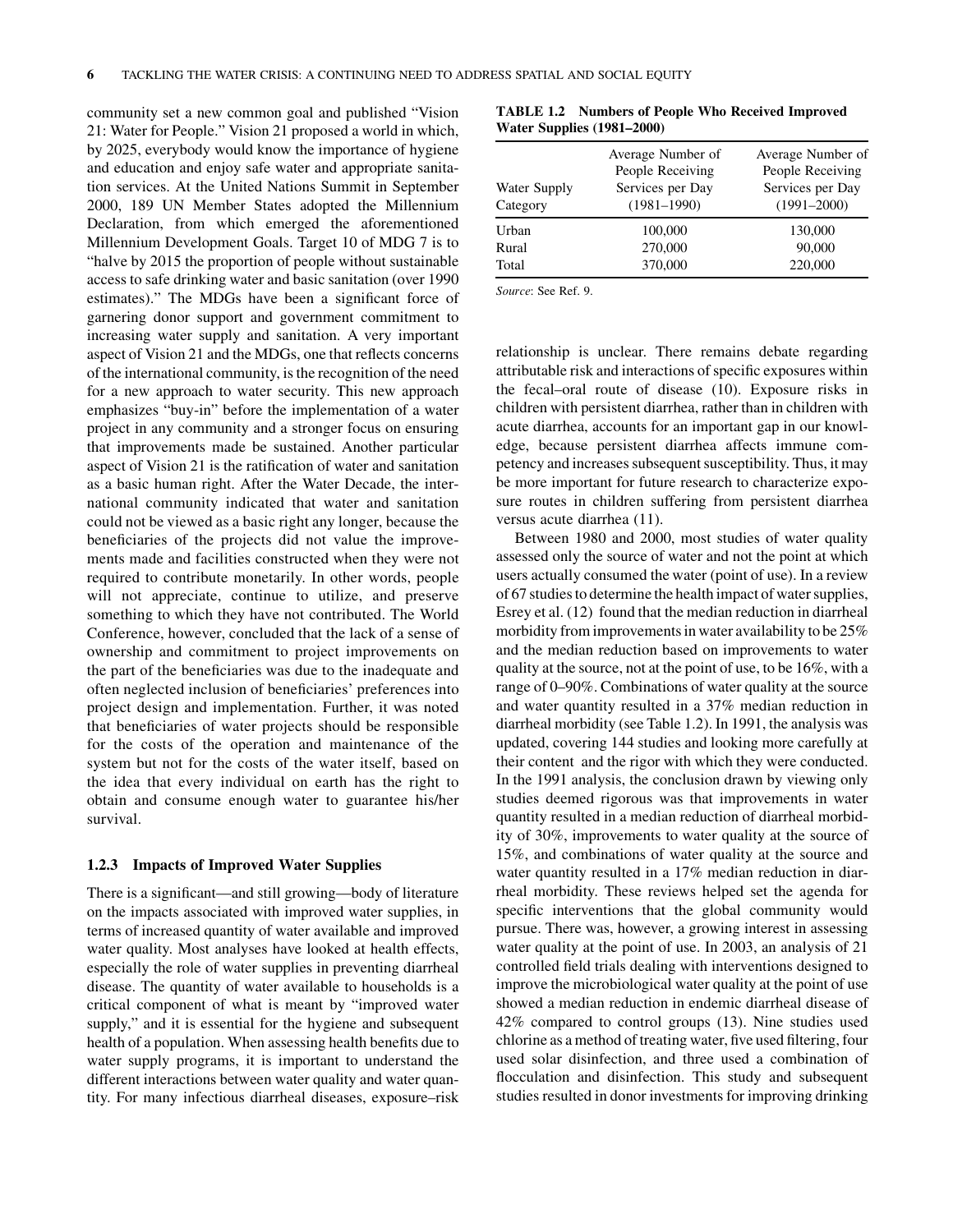In a more recent review of studies using experimental (randomized assignment) and quasiexperimental methods the impact of water, sanitation, and/or hygiene interventions on diarrhea morbidity among children in low- and middleincome countries was conducted (14). Sixty-five rigorous impact evaluations were identified for quantitative synthesis, covering 71 distinct interventions assessed on 130,000 children across 35 developing countries during the past three decades. These studies were evaluated for a range of factors, such as type of intervention, effect size and precision, internal validity, and external validity. The interventions were grouped into five categories: water supply improvements, water quality, sanitation, hygiene, and multiple interventions involving a combination of water and sanitation and/or hygiene. The results challenged the notion that interventions to improve water quality treatment at the point of use are necessarily the most efficacious and sustainable interventions for promoting reduction of diarrhea. The analysis suggests that while point-of-use water quality interventions appear to be highly effective, and generally more effective than water supply or improving water quality at the source, much of the evidence is from small trials conducted over short periods of time. The review indicated that point-of-use interventions conducted over longer periods of time demonstrated smaller effects as compliance rates fell. Interestingly, the study found that hygiene interventions, particularly the promotion of handwashing with soap, were effective in reducing diarrhea morbidity, even over longer periods of time.

Calculations of the cost-effectiveness of the interventions described above have shown point-of-use and hygiene interventions to be highly efficient for bringing about health improvements (15, 16). Estimates of cost-effectiveness from improved water supplies, in terms of the costs per disabilityadjusted life year (DALY) averted, show that a community connection to a water source results in a cost aversion of 94 USD/DALY. This is less than half the figure for household water connection, but substantially higher than estimates for point-of-use water quality interventions, which are estimated at 53 USD/DALYaverted, using chlorination (16). Estimates from improved hygiene and sanitation suggest that hygiene promotion is most cost effective, at 3 USD/DALY averted, followed by sanitation promotion, at 11 USD/DALY (15).

Water supply interventions have many benefits. For example, better water supplies enable improved hygiene practices, such as handwashing and better home hygiene, and there are likely considerable spillover effects in terms of environmental health benefits. In Lesotho, use of smaller quantities of water was related with higher rates of Giardia lamblia infection (17). In Taiwan, a reduction of 45% in rates of trachoma was noted when the water supply was attached to the home, compared to a water supply that was 500 or more meters away (18). Time-savings associated with water supply interventions are also significant. In rural Nigeria, Blum et al. (19) estimated that the installation of water systems reduced collection time from 6 h to 45 min per household per day during the dry season, mainly benefiting adolescent girls and young women. In addition, Wang et al. (20) estimated a time-savings of 20 min per household per day from a village water supply improvement in China. In the Philippines, water quantity was strongly associated with nutritional status. Children in households that averaged less than 6 L per capita per day were significantly more malnourished than children in households that averaged 6–20 L or more than 20 L per capita per day (21). A study of Pakistan households showed that increased water quantity available at the household level was associated with reduced stunted growth in children (22).

It has also been observed that reducing water collection time can positively affect time spent on children's hygiene, food preparation, and feeding children (23). For households without a source of drinking water in their compound, it is usually women who go to the source to collect drinking water. In a recent analysis of more than 40 developing countries, women collected water for almost two-thirds of homes, versus a quarter of households where men collected water. In 12% of homes, children were responsible for collecting water, and girls under 15 years of age were twice as likely to collect water as boys of the same age category (24, 25).

The public health gains stemming from access to increased quantities of water typically occur in steps. The first step relates to overcoming a lack of basic access, where distance, time, and costs involved in water collection combine to result in volume use inadequate to support basic personal hygiene and that may be only marginally adequate for human consumption (Table 1.3). Significant health gains occur largely when water is available at the household level. Other benefits derived from the second step in improving access include increased time available for other purposes. Yet, availability of new or improved water supplies does not always translate directly into a significant increase in use. In East Africa, after new water supplies were placed in proximity to households, no increases in the amount of water used resulted if the original water source was less than 1 km from the home (26).

Incremental improvements can occur as one moves up the continuum of water supply service. However, providing a basic level of access is the priority for most water and health agencies. In fact, progress toward universal achievement of this level of service remains a focus of international policy initiatives as highlighted by the MDGs and the WHO/ UNICEF Joint Monitoring Program. The most important health benefits are likely to be obtained when focus is placed on resources to ensure that all households have access to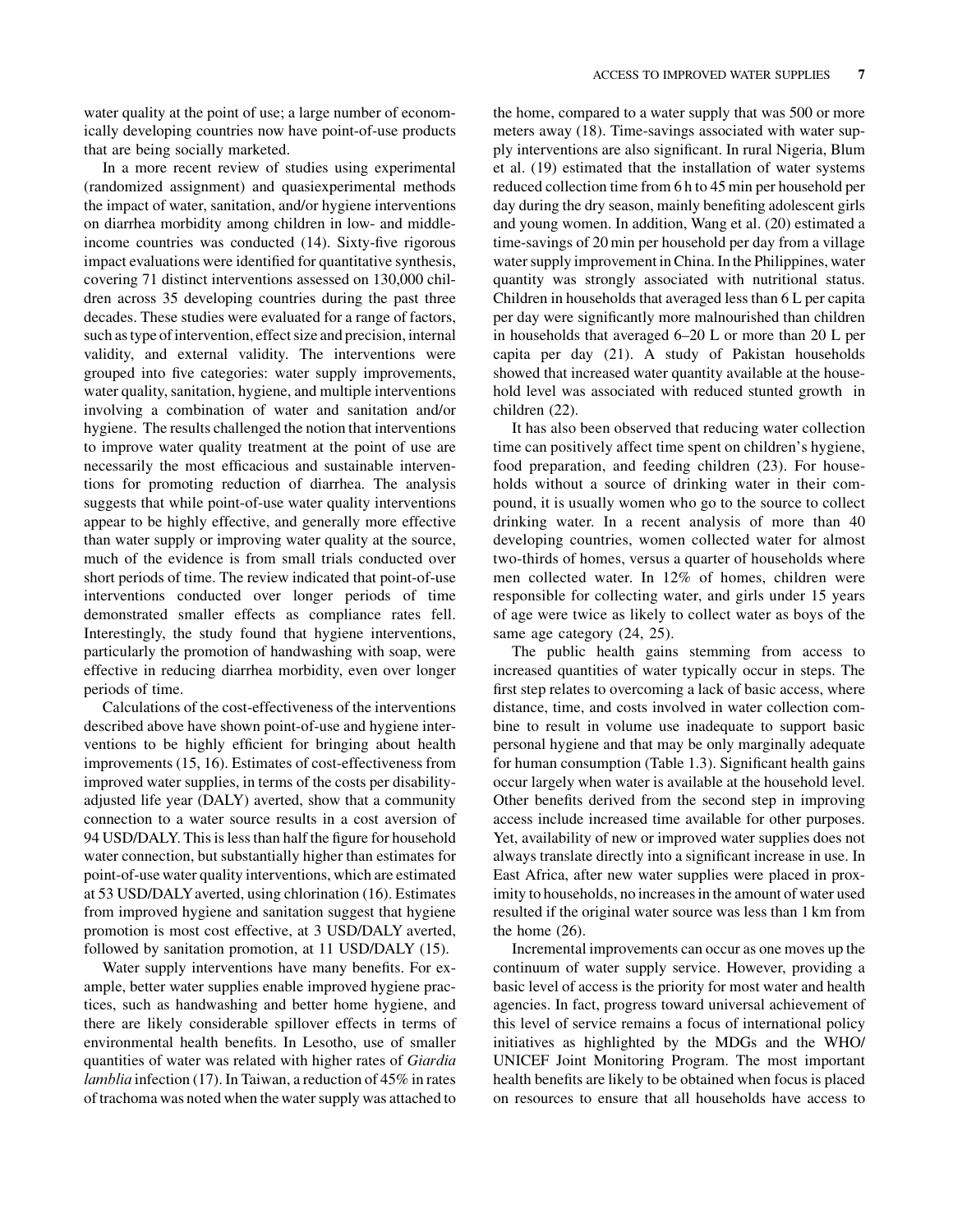| Service Level       | Distance/Time for<br><b>Water Collection</b>                   | <b>Ouantity Collected</b>                                        | Hygiene-Related Issues                                         | Health Risk |
|---------------------|----------------------------------------------------------------|------------------------------------------------------------------|----------------------------------------------------------------|-------------|
| No access           | $>1$ km or $>30$ min total<br>collection time                  | Very low—typically less than<br>5 L/person/day                   | Hygiene not assured and<br>consumption needs may be<br>at risk | Very high   |
| Basic access        | Between 100 m and 1 km<br>$(5-30 \text{ min}$ collection time) | Low—average is typically<br>less than 20 L/person/day            | Not all hygiene requirements<br>may be met                     | Medium      |
| Intermediate access | On-site (e.g., single tap in<br>compound or in house)          | Medium—average is typically<br>50 L/person/day                   | Most basic hygiene and<br>consumption needs met                | Low         |
| Optimal access      | Water is piped into the home<br>through multiple taps          | Varies significantly, but<br>typically above<br>100 L/person/day | All uses can be met                                            | Very low    |

TABLE 1.3 Level of Water Supply Service and Related Potential Hygiene and Health Effects

Source: See Ref. 26.



FIGURE 1.4 Rainfall variation around the mean and GDP growth in Ethiopia. Ethiopia, suffers from highly variable rainfall, both temporally and spatially, and experiences regular droughts that devastate portions of the country. It is estimated that hydrological variability currently costs the Ethiopian economy, which relies on rainfed subsistence agriculture, over one-third of its growth potential (29).

improved water sources and, in some circumstances, in directly upgrading to access at household level (27).

Water use among the poor can be an essential part of livelihood coping strategies. In practice, the use of water for domestic purposes cannot easily be distinguished from productive use, particularly among very poor communities. When communities design their own water systems, they invariably plan for multiple use water systems, and this is especially the case if the livelihoods of households depend on livestock (28). In multiple use approach interventions, it is critical that planners (i) work with the community to assess the range of water needs in collaboration with end users; (ii) examine water sources available; and (iii) match water supplies to needs based on the quantity, quality, and reliability required for various purposes. There may also be important health and social gains from ensuring adequate quality of service to support small-scale productive use, especially when this involves food production (Fig. 1.4).

Access to water used for small-scale productive activity in such areas is therefore important as part of economic growth and may deliver significant indirect health benefits as a result (27). Although water scarcity is a significant and growing problem, it should be highlighted that as a continent, Africa's water supplies are more than adequate to provide fresh drinking water for the entire population and are sufficient for their economic needs. Only 5.5% of renewable water resources are currently withdrawn, while 340 million people on the continent still lack access to safe drinking water (30). Although water resources are available, most lack the economic resources to capture and use them. In industrialized countries, 70–90% of annual renewable water resources are withdrawn, while only 3.8% of Africa's surface and groundwater is harnessed (30).

The water-related indicator used for target 10 of MDG 7 is "sustainable access to an improved water source." The technologies considered "improved," however, often do not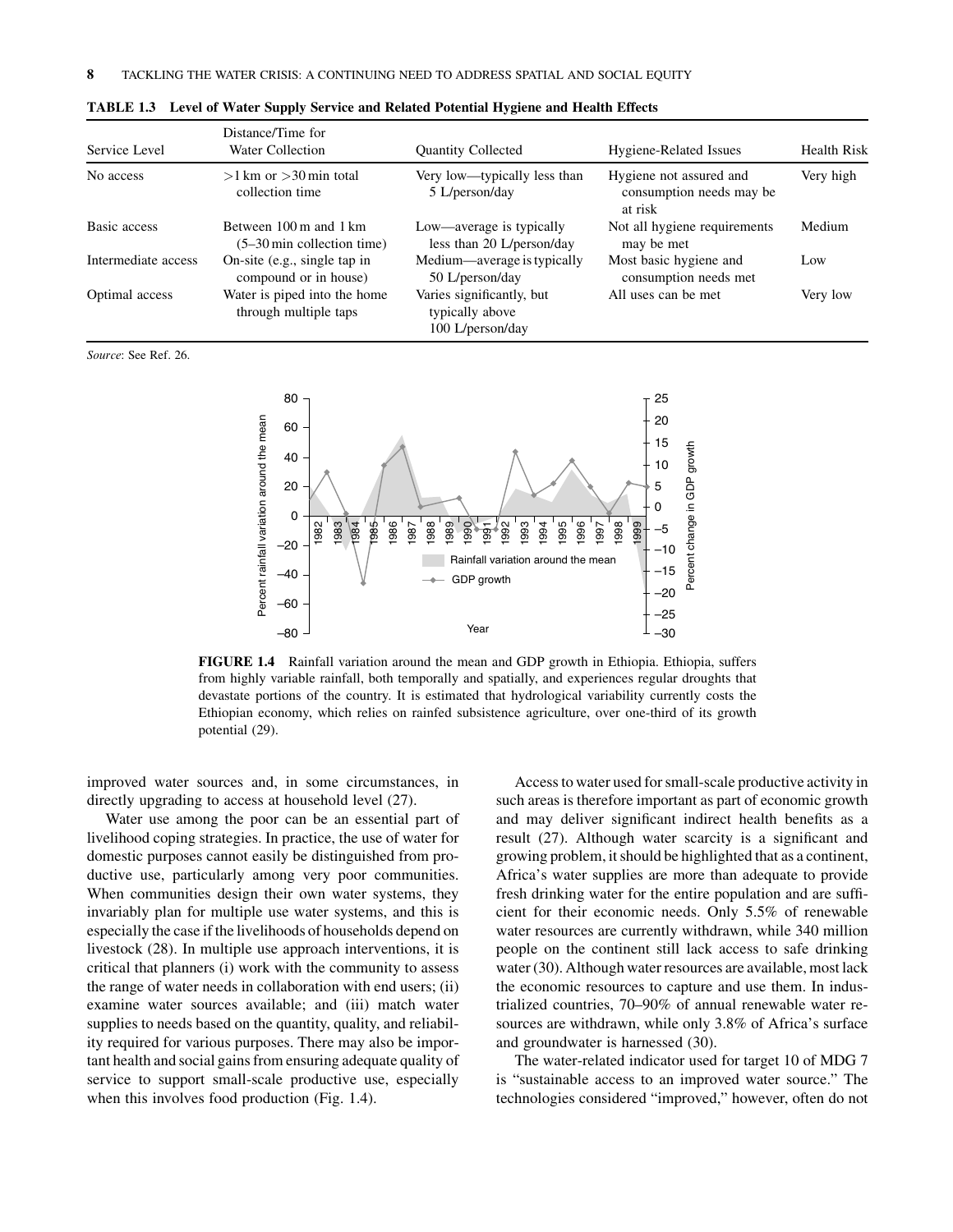consistently result in high-quality water. There are certain sources of water that the public health community condemns as risky (e.g., unprotected wells) and others they deem safe (e.g., protected wells). Comparing water quality from protected and unprotected supplies across countries, however, has demonstrated that in many cases protected supplies often provide lower water quality than do protected wells in other countries. This suggests that certain practices—not certain types of water sources—may be more important in improving water quality (31). As mentioned above, it is now generally accepted that providing safe water at the source does not imply that water is safe at the point of use. A study by Gundry et al. found that about 40% of water samples from microbiologically safe sources of water were contaminated at the point of consumption. Household water treatment at the point of use for most communities is an important intervention, regardless of whether the water comes from an improved source.

The situation for urban water utilities is not much better. This is also the case for many urban communities that have access to a piped supply. It is estimated that nearly one in five water utility systems in Africa, Asia, and Latin America fail to use water disinfectants (32). Reasons for this failure include cost, operations, and maintenance of equipment and concern about disinfection by-products. Water systems in many of these regions are characterized by intermittent water flows, which can affect the quality of the water due to the negative pressure in the pipes. Thus, there is no guarantee that water is clean, even when derived from a piped system.

Of the people who report treating their water, roughly 1.1 billion people say they typically boil their water at home before drinking it—four times more than the number of people who report chlorinating or filtering their drinking water. Boiling is currently one of the most accessible means for water treatment to most populations, and has been shown effective (33). However, in the absence of safe storage, water that is boiled is immediately vulnerable to recontamination; especially when poor, the environment is unhygienic. Further, this mode of treatment can have serious side effects, such as indoor air pollution and depletion of environmental resources if biofuels (e.g., wood) are used for boiling.

## 1.2.4 Naturally Occurring and Anthropogenic Water Pollution

In addition to microbiological contamination of water—the emphasis of this chapter—naturally occurring and anthropogenic sources of chemical pollution can pose serious human health risks. Although no published estimates are available on the global burden of disease resulting from chemically polluted water (34), a number of countries are increasingly facing water pollution challenges due to chemicals, especially where the industrial sector is developing. In addition to anthropogenic pollutants, groundwater commonly contains naturally occurring toxic chemicals, including arsenic and fluoride, which dissolve into the water from soil or rock layers. The most extensive problem of this category is arsenic contamination of groundwater, which has been observed in Argentina, Bangladesh, Chile, China, India, Mexico, Nepal, Taiwan, and parts of eastern Europe and the United States (35). Arsenic in Bangladesh's groundwater was first highlighted in 1993 and was a result of international agencies promoting protected wells in an effort to eliminate diarrheal diseases caused by fecally contaminated surface waters. Millions of shallow wells were drilled into the Ganges delta alluvium in Bangladesh, and estimates indicate that approximately 40 million people were put at risk of arsenic poisoning-related diseases because of high arsenic levels in the groundwater (36). Fluoride is another naturally occurring pollutant that causes health effects, and exposure to high levels in drinking water can detrimentally affect bone development and in some cases can cause crippling skeletal fluorosis. The burden of disease from chemical pollution in specific areas can be large. There are a number of events that have underscored the high levels of disease burden from chemical pollution, including methylmercury poisoning, chronic cadmium poisoning, and diseases of nitrate exposure, as well as lead exposure (34).

#### 1.2.5 Resources Needed

The water supply component of the MDGs, while formally on track, is not a guaranteed success, especially if efforts are not sustained. Moreover, uneven progress exists between rural and urban populations, and the lower baseline water supply coverage in rural compared to urban areas is significant. There is a wide range of estimates for meeting the water supply target of the MDGs. Hutton and Bartram (37) estimated total spending, excluding project costs, required in developing countries to meet the water component of the MDG target to be 42 billion USD (Fig. 1.5). This translates to 8 USD per capita spending for water supply.

#### 1.2.6 Spatial and Social Inequities in Access

"Equity" relates closely to the idea of fairness and that all members of a society have equal rights. Water supply interventions, for example, are considered equitable if they affect all parts of society equally. For example, perfect equity in intracountry budgets would be reflected in a situation where every citizen is allocated an equal amount of the investment, regardless of the part of the country where the citizen lives. Equal levels of access to clean and safe water would be an equitable outcome (38). Equity is concerned with comparing different parts of society, which is complicated by the many ways that society can be grouped. For example, geography, social or health status, gender, and ethnicity can be used for comparisons. Two categories of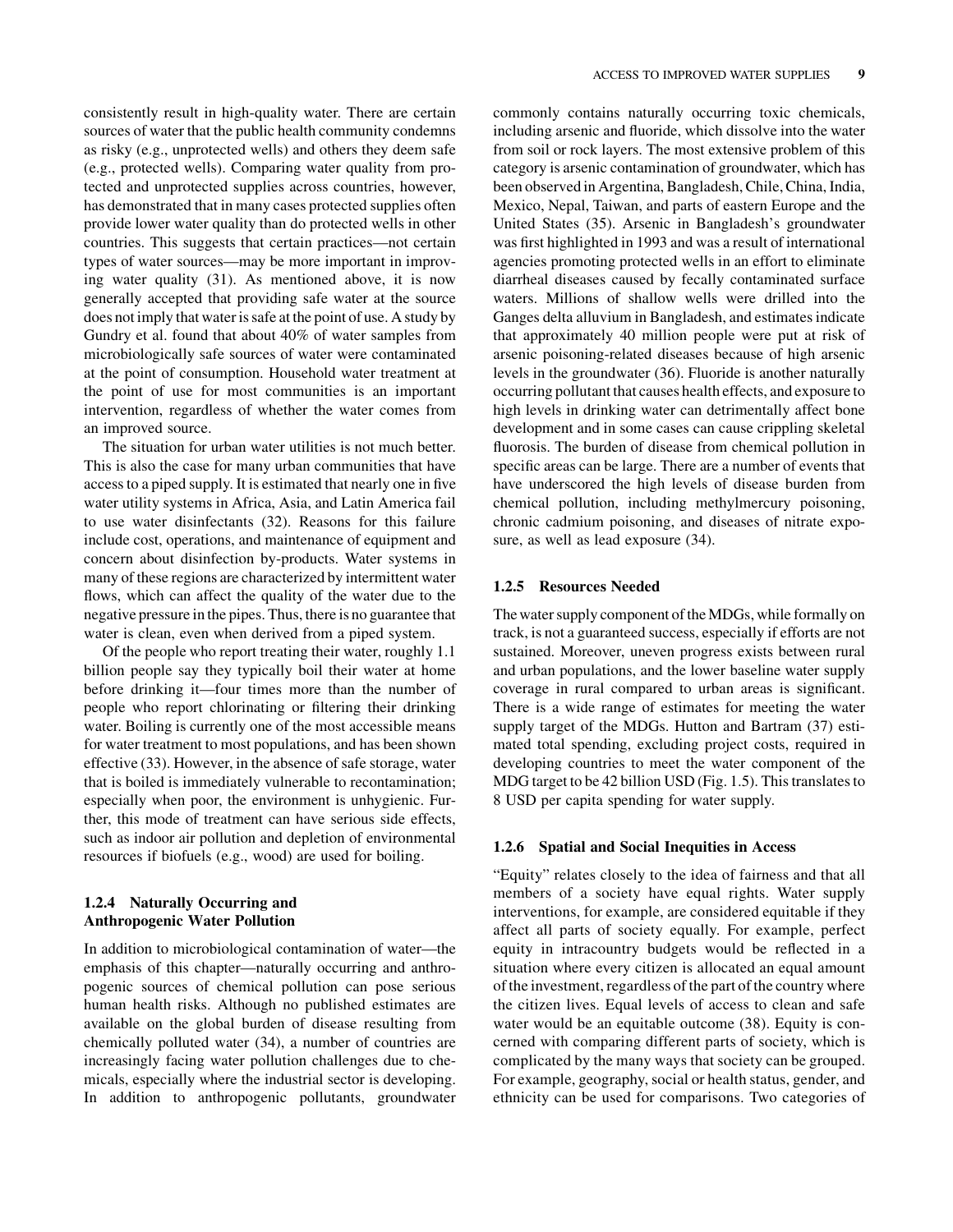

FIGURE 1.5 Spending required from 2005 until 2015 to meet water supply component of MDG target 10, excluding project costs (38).

disparities are useful for thinking about equity in water supply and sanitation (38). The first is spatial equity and includes geography, where groups are defined by where they live, such as rural versus urban, or the partitioning of a country into administrative boundaries. Social equity is concerned with groups defined by attributes linked to their identity, which traverse spatial boundaries. Particularly vulnerable groups may include women, people living with HIV/AIDS, the elderly, the disabled, orphans, and widows. The poor are also an important group that is large and critically important, but often difficult to define (38). There is obviously overlap between social and spatial inequities. For example, a large percentage of the urban population without access is also poor, and a larger proportion of the rural population who spend time collecting water are women. Additionally, equitable investments do not necessarily equate to equitable outcomes, and costs may vary according to a number of factors. For water supplies, population density, distance from places where parts are available, or the geology can affect costs (38). A number of spatial and social inequities persist and need to be addressed, and there are many challenges facing efforts to improve equitable access. Population growth is a major barrier to current efforts in the water sector to reduce the number of people living without access to safe water. In the last 40 years the population of the world has gone from 3,659 million in 1970 to roughly 6,800 million, people in 2010. In 1980, the United Nations estimated that 1,800 million people lacked access to safe water supplies; today, there are still 884 million people without access to safe water.

Spatially, more than 8 out of 10 people without access to improved drinking water sources live in rural areas (Fig. 1.6). Regionally, sub-Saharan Africa and Oceania are regions most behind in coverage (Fig. 1.7). Just 60% of the



FIGURE 1.6 Number of people living in urban or rural areas without access to an improved water supply, 2008 (24).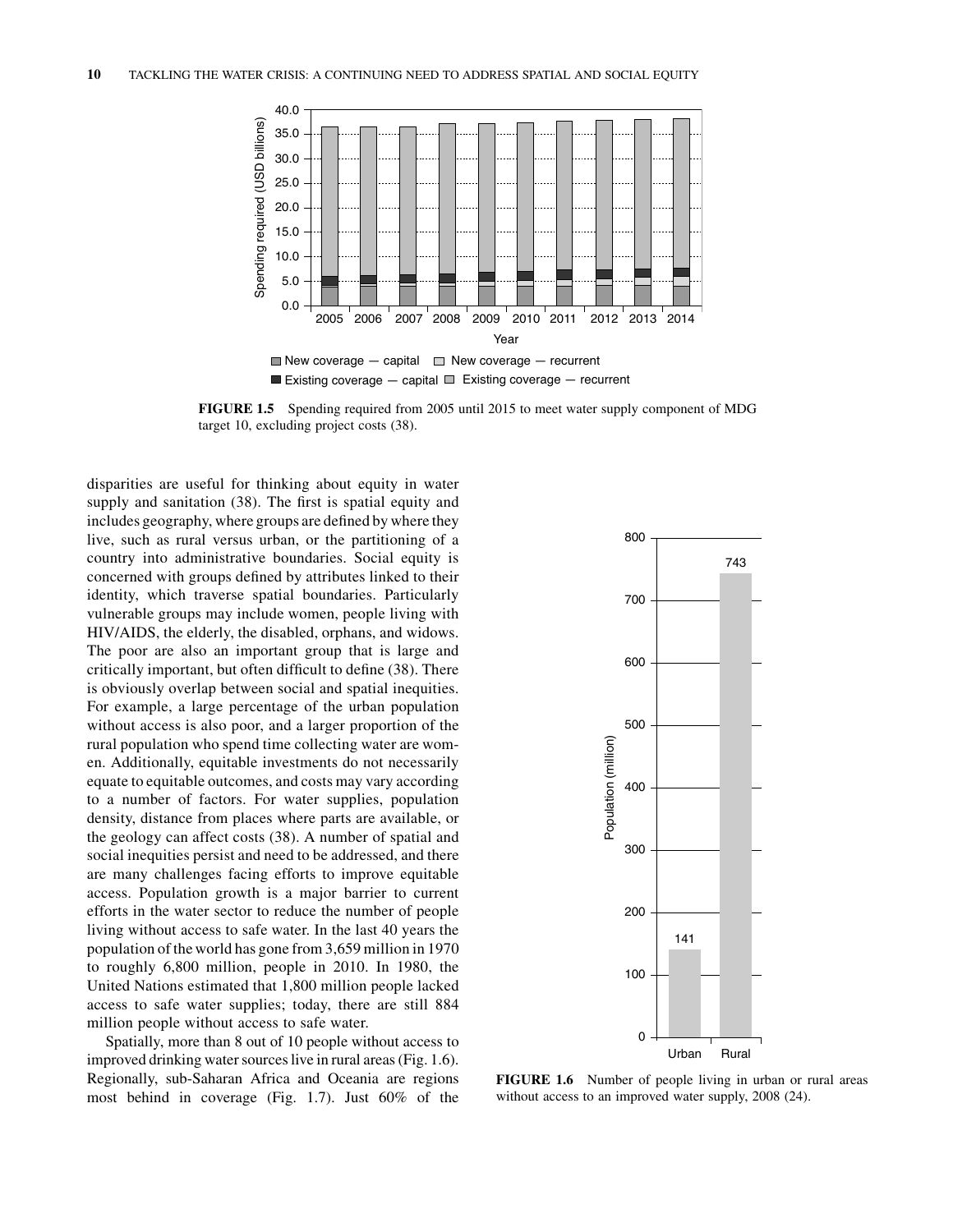

FIGURE 1.7 Countries represented by the percentage of population using improved drinking water supplies. (See insert for color representation of this figure.)

population in sub-Saharan Africa and 50% of the population in Oceania is estimated to use improved sources of drinking water. Coverage in 19 countries in sub-Saharan Africa increased by nearly 10% between 1990 and 2006; however, absolute numbers of unserved went up by 37 million. Compounding the situation, many of those counted as having access have nonfunctioning water systems. Improved access



FIGURE 1.8 Percentage of population that takes more than 30 min to collect water during one trip (29).

to rural water supply remains almost totally donor driven since most "improved options" are out of reach for users to construct at their own expense. Subsequently, improved access to rural water supply in sub-Saharan Africa has been progressing at less than 0.5% each year; the required rate to achieve the MDGs is 2.8% (31). In rural parts of Africa, for more than a quarter of the population in a variety of sub-Saharan African countries, a single trip to collect water takes longer than 30 min (Fig. 1.8) (24).

Urban areas are growing at such a pace that many municipal water facilities are unable to keep up with the increasing population (Fig. 1.9). Indeed, the provision of water to rapidly growing cities and towns continues to be an



FIGURE 1.9 Increase in population growth in urban and rural sectors compared to the increase in the population achieving improved water supply coverage worldwide, between 1990 and 2008 (24).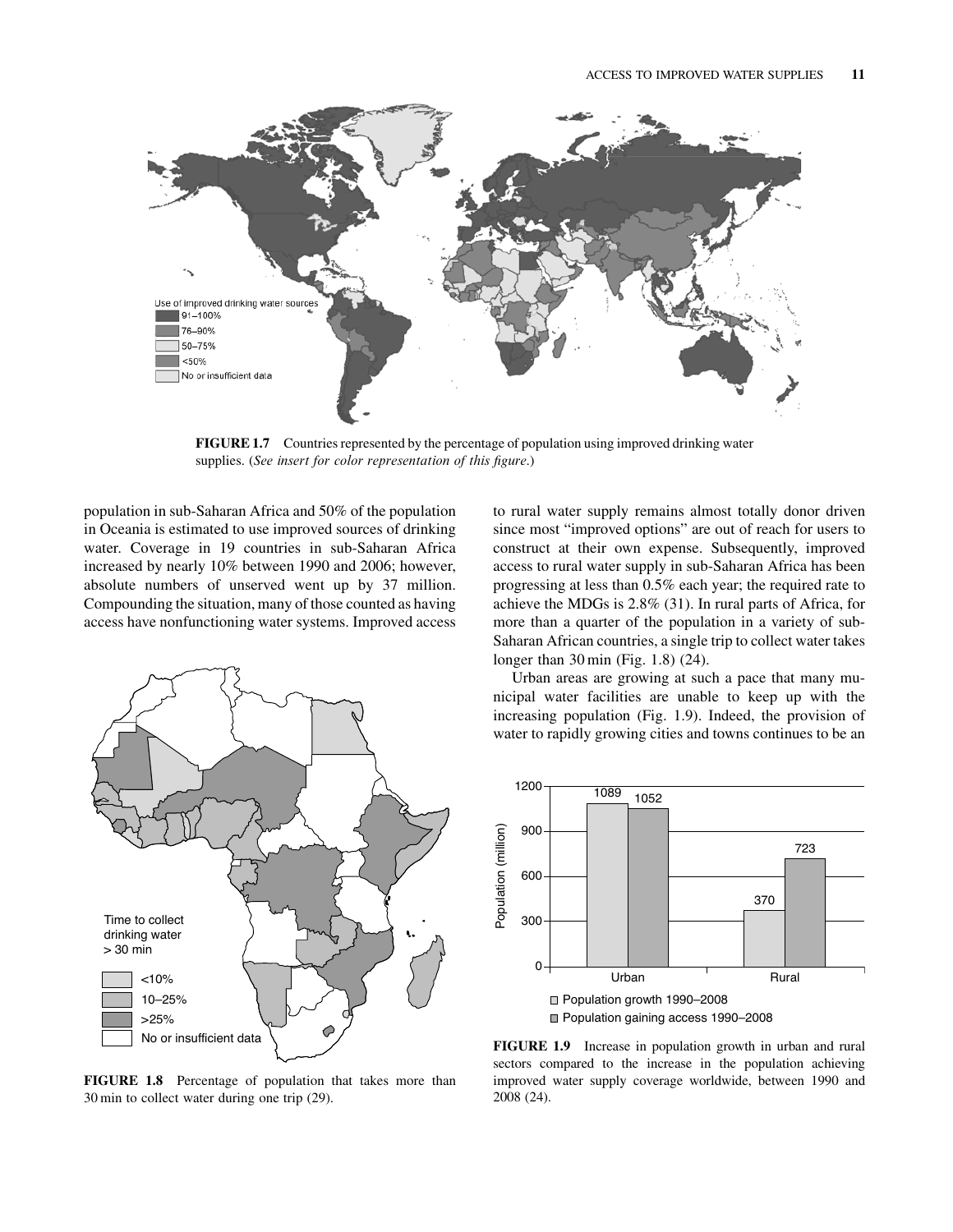overwhelming challenge facing municipal governments, and although urbanization can offer economies of scale for water supply systems, the growth in slum and squatter settlements makes the situation particularly difficult.

Even when a piped supply exists, typically in urban areas, it is not always reliable. Less than 10% of people in many South Asian cities receive a 24 h piped water supply. Problems arise because many municipal pipelines reach wealthiest clients first, even though they are built with aid from governments and international institutions with the goal of making water more accessible to the poor. Thus, a significant number of urban populations without utility connections must rely on alternatives, such as service from small-scale water providers (SSWPs). Currently SSWPs are most prevalent in Southeast Asia, where a quarter of households in Cebu (Philippines), Ho Chi Minh City, Jakarta, and Manila may use these services (39).

In urban areas of the developing world, governments have favored large water utilities. Unfortunately, existing tariffs and management structures have caused these systems to fail to provide piped water coverage to entire populations. Connection fees are frequently too high or total available water is insufficient to support an urban area. Many utilities choose not to equip poor neighborhoods because of the high percentage of unpaid bills, fraudulent consumption, low levels of individual consumption, and because network maintenance costs are high. Additionally, people that occupy land illegally may also be excluded from public services. In cases where water companies are allowed or mandated to serve poor households, water is not always affordable or payment schedules may not be feasible. Thus, many people are forced to illegally draw their water from "spaghetti networks" that connect to the border of a municipal grid system or to purchase expensive, and commonly contaminated, water from SSWPs.

Of further importance are the inequalities surrounding the cost of water for the urban poor. While an SSWP generally offers a more flexible payment schedule, its water is usually pricier and consumes a large portion of household expenses. It has been cited that in some cities the poor pay huge premiums to water vendors over the standard water price of those hooked up to municipal systems: 60 times more in Jakarta, Indonesia; 83 times more in Karachi, Pakistan; and 100 times more in both Port-au-Prince, Haiti and Nouakchott, Mauritania.

Additionally, because water is of unknown quality, the urban poor may pay even more in order to purify it. The United Nations Development Program estimated in 1992 that households in Jakarta, Indonesia, spent a combined total of up to 50 million USD/year to boil drinking water, an amount equivalent to 1% of the city's gross domestic product. In Bangladesh, for example, boiling water uses nearly 11% of the family income among the lowest earning 25% of all households.

Socially, the poor suffer disproportionately. A comparison of the richest and poorest population strata in sub-Saharan Africa shows that the richest 20% are two times more likely to use an improved drinking water source than the poorest 20%.

In most developing countries, the provision of water and sanitation are women's responsibility (24). Often, rural women must walk long distances to provide their families with water for drinking, cooking, domestic hygiene, and personal hygiene. Interventions to increase access often diminish the time that women spend gathering water and have provided participants with opportunities to learn new skills and spend more time cultivating crops in the time previously used for water collection. These classes of changes can have positive impacts on the local economy, especially when income-earning involves tasks such as laundry work and other types of activities that use water. By allowing for less time for water collection, new opportunities enable women to effectively contribute to the communities' economic growth (40).

#### 1.2.7 Sustainability

Sustainability of water supplies is especially difficult in rural areas because of the lack of support through monitoring systems, training, human resource back-up support, and availability of spare parts and services. Throughout rural sub-Saharan Africa, thousands of water systems are developed every year, such as boreholes equipped with motorized or hand/foot pumps. These systems often fall into disrepair shortly after installation. It is estimated that 50,000 water supply systems are not functioning across Africa—a number representing an investment of nearly 300 million USD. This problem occurs for one reason: lack of operations and maintenance; operations and maintenance, however, is a multifaceted feature of any water system.

Many of the negative results in past interventions were linked to (i) lack of community participation; (ii) utilization of inappropriate technologies; (iii) lack of a sense of ownership on the part of the beneficiaries; (iv) failure to provide the institutional support required for the project; and (v) dissatisfaction of the community with project outcomes (41). In order to design a more effective and responsive approach for the provision of water and sanitation, development organizations and donor agencies are utilizing a series of participatory methodologies and techniques that focus on getting intended users actively involved in all stages of the project cycle. Fundamentally, community participation increases the probability of success and the sustainability of the projects implemented.

Participatory approaches evolved from disciplines such as anthropology, sociology, research on farming systems, and others, and have tried to fill in the existing gap between technology (hardware) and operations and maintenance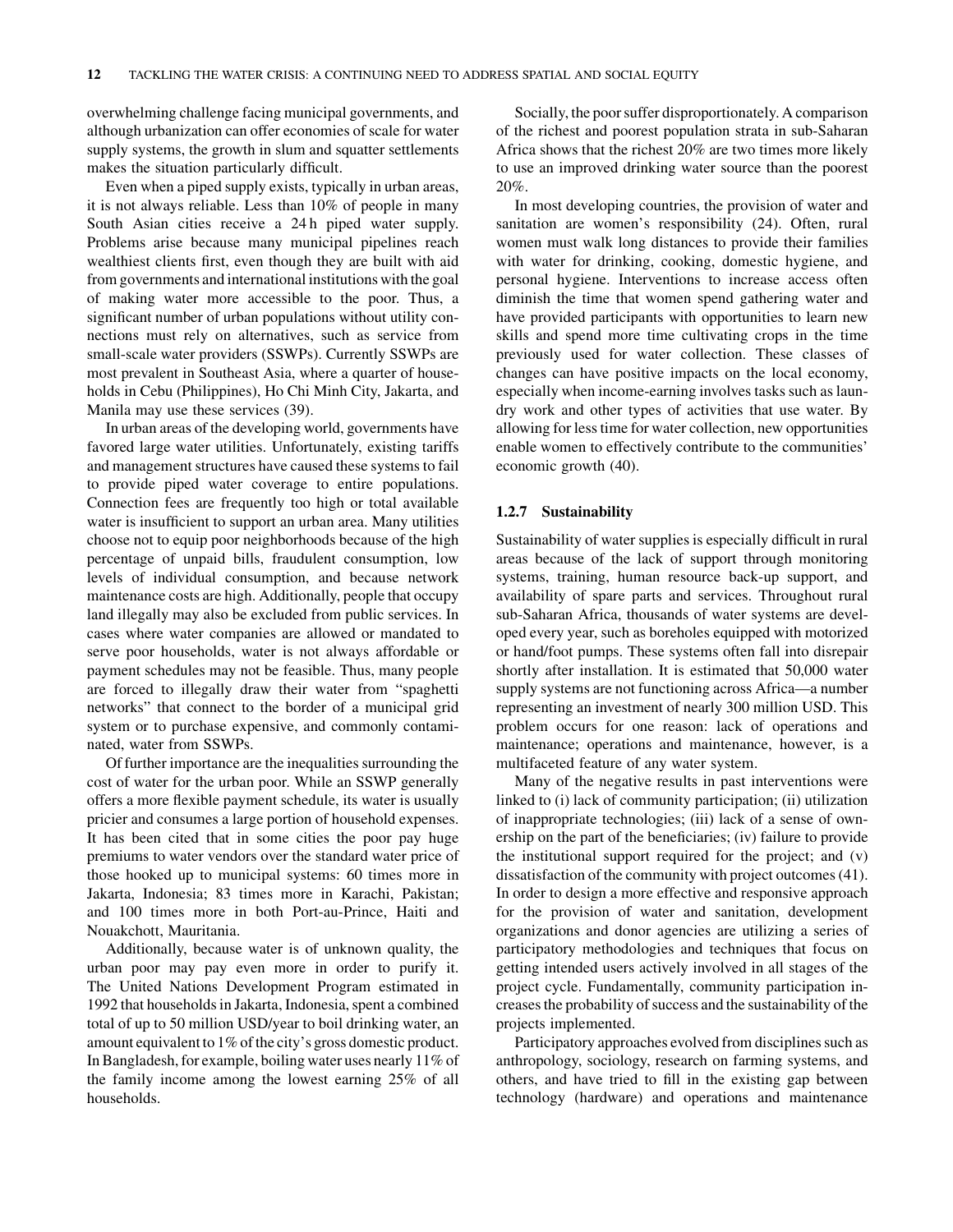#### TABLE 1.4 Seven Characteristics of the Service Delivery Approach

- 1. Invests on the basis of need for the entire district, as well as investing in support services and frameworks
- 2. Addresses financing needs for full life cycle costs from the outset to ensure asset replacement
- 3. Operates on a continuous time frame, not project timeline, for service delivery
- 4. Allows flexibility for water systems so that different management and technical approaches can be used
- 5. Works to achieve full coverage within established geographic/administrative boundaries
- 6. Seeks to coordinate all actors to work collectively under an overarching strategy, including commonly agreed-upon model(s), depending on the service provided
- 7. Works with most appropriate management model for service delivery

Source: See Ref. 29.

(software). These approaches were developed based upon the flaws identified and the lessons learned while implementing the supply-driven approach for the provision of safe water and sanitation services. The underlying principle was and continues to be the involvement of all stakeholders, especially the main users of the system, in all the phases of water and sanitation programs or projects, with the intention of improving their sustainability and probability of success. The primary objective was to be more responsive to the needs and preferences of users and more appropriate to given local conditions and the environment. Another important characteristic of these participatory methodologies was the significant change in the role that users of the system played during the design, implementation, construction, operation, and maintenance of the systems. Participatory methodologies were developed to facilitate the process of empowerment and capacity-building of the communities benefiting from development interventions (42).

Community participation can bring about numerous benefits to development interventions, but such benefits must be weighed against the time and costs related to their implementation. For participation and commitment on the part of the community to be effective, financial and human resources must exist at the beginning of the process; in this way, planners may ensure success (43). It is important to note that there is no one approach toward community participation that works in all situations. The approaches utilized in the water sector have to be flexible enough to incorporate sitespecific information about environmental, social, and cultural factors; in addition, stakeholders' needs and priorities into the design and implementation of water and sanitation projects must be accounted for (43).

One of the most commonly used models for developing rural water interventions involves village-level coordination and the development of a system for cost recovery for operations and maintenance. Typically, a community bank account is opened and a community member is appointed to collect the fees. The selection of the technology and personnel who have the skills to operate and maintain it are also part of the operations and maintenance system in place. Other models have been developed and experimented with and include public and private sector arrangements that aim to provide support to community systems following construction.

The community management model has brought many benefits; however, it has not always resulted in sustainable water supply at scale. It is becoming clearer that communities often cannot manage the variety of tasks that arise after the construction of water systems, such as repairs, accounting, conflict resolution, legal issues, and system replacement. A new model, the service delivery approach, was developed for improving rural water services and aims to better incorporate enabling environment factors with the aim of increasing sustainability and scale. The approach considers the whole life cycle of service, from design, day-to-day operations, and maintenance to eventual replacement (Table 1.4).

For millions of rural people, the top half of Fig. 1.10 represents a standard water supply intervention. Following construction of a new system users have access to an



FIGURE 1.10 Current model of rural water supply interventions (top half) versus the service delivery approach (bottom half) that provides for constant service through ongoing support interspersed with capital projects (29).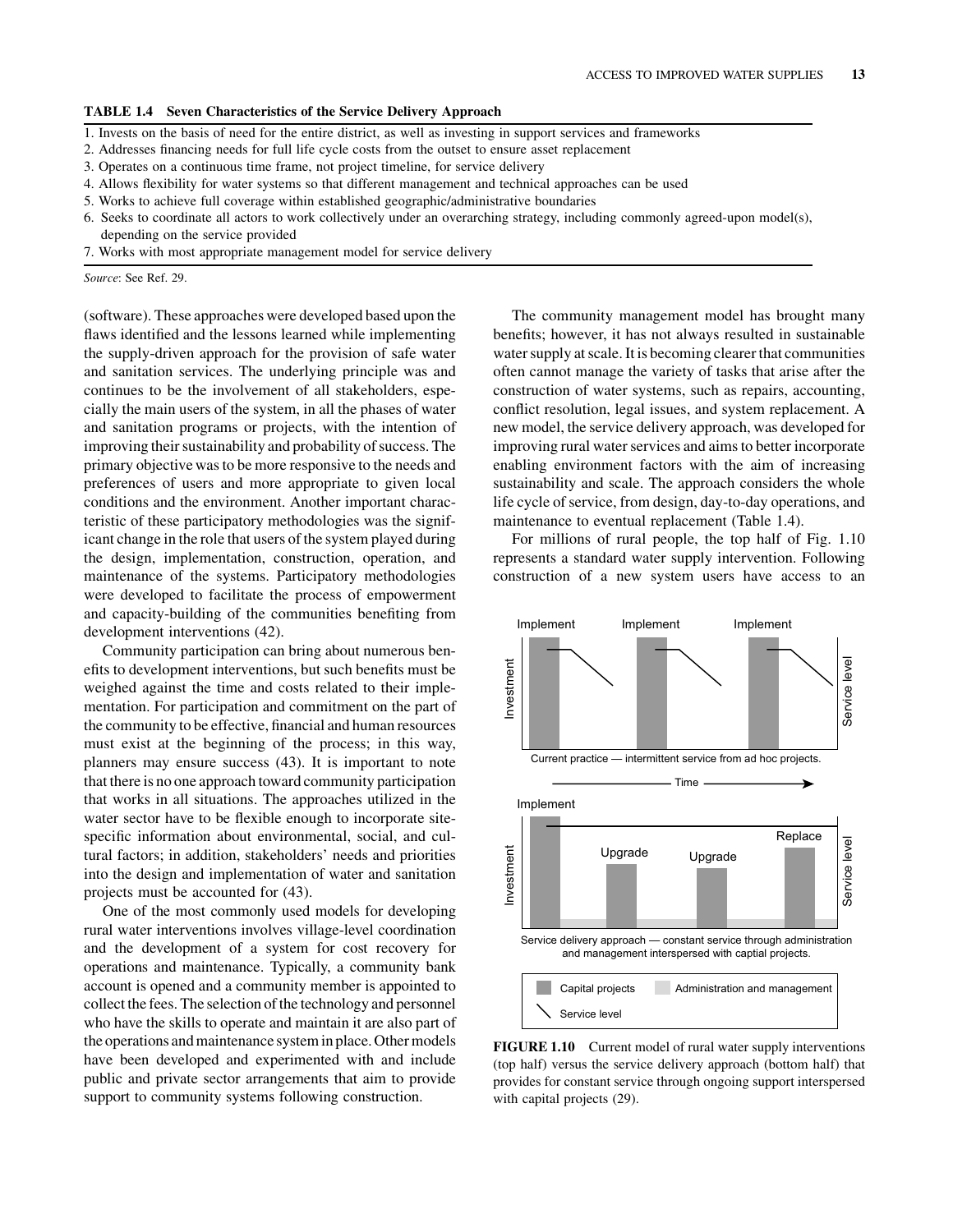improved source, but due to lack of follow-up support, the system quickly deteriorates until it is nonfunctional. In the service delivery approach, once water supply access is improved, it is maintained through a proper understanding of the full life cycle costs and institutional support needs (29).

### 1.2.8 Final Remarks

There is evidence that the global community is making progress toward providing all people worldwide access to a safe and reliable water supply. In 2000, for example, the number of people without a safe water supply was nearly 1.1 billion—the estimate in 2010 is 884 million. This gain is considerable given that the population of less economically developed countries went up by nearly 700 million during the decade. A number of spatial and social inequities, however, persist and certain challenges to improve equitable access are growing. Population growth—among urban areas in particular—is a major obstacle to current efforts to reduce the number of people living without access to safe water. If we are to continue moving forward, all sectors of society will need to more fully engage; these include researchers, national and local governments, NGOs, the private sector, international and bilateral agencies, and communities.

#### **REFERENCES**

- 1. Preston SH, Van de Walle E. Urban French mortality in the nineteenth century. Popul Stud 1978;32(2):275–297.
- 2. Esrey SA. Water, waste, and well-being: a multicountry study. Am J Epidemiol 1996;143(6):608–623.
- 3. (a) Chakravarty I, Nath KJ. Time/Energy Savings with Improved Accessibility to Community Water Supply. Calcutta, India: All India Institute of Hygiene and Public Health, 1994; (b) Diaz E, Esrey SA, Hurtado E. Social and Biological Impact Following the Introduction of Household Water in Rural Guatemala. Ottawa, Ontario, Canada: International Development Research Center, 1995.
- 4. WHO/UNICEF Joint Monitoring Programme, 2008. Available at http://www.wssinfo.org/en/r0\_MDG2008.html.
- 5. Boschi-Pinto C, Velebit L, Shibuya K. Estimating child mortality due to diarrhoea in developing countries. Bull World Health Organ 2008;86(9):710–717.
- 6. Briscoe J. When the cup is half full. Environment 1993; 35(4):7–37.
- 7. Black M. Learning What Works. Washington, DC: UNDP— World Bank: Water and Sanitation Program, 1998.
- 8. Yacoob M. Community self-financing of water supply and sanitation: what are the promises and pitfalls? Health Policy Plan 1990;5(4):358–366.
- 9. Mara D, Feacham R. Taps and toilets for all—two decades already, and now a quarter century more. Water 2001;21:13–14.
- 10. Pruss A, Havelaar A. The global burden of disease study and applications in water, sanitation and hygiene. In: Fewtrell L, Bartram J, editors. Water Quality: Standards, and Health. London, UK: IWA Publishing, 2001, pp. 43–59.
- 11. Sazawal S, Bhan MK, Bhandari N, Clemens J, Bhatnagar S. Evidence for recent diarrhoeal morbidity as a risk factor for persistent diarrhoea: a case-control study. Int J Epidemiol 1991;20(2):540–545.
- 12. Esrey, S.A., Feachem, R.G., Hughes, J.M. Interventions for the control of diarrhoeal diseases among young children: improving water supplies and excreta disposal facilities. Bulletin of the World Health Organization 1985;63(4):757–772.
- 13. Clasen T, Roberts I, Rabie T, Cairncross S. Interventions to improve water quality for preventing infectious diarrhea. Cochrane Review. In: The Cochrane Library. Oxford: The Cochrane Collaboration, 2003.
- 14. Waddington H, Snilstveit B, Fewtrell L, White, H. Water, Sanitation and Hygiene Interventions to Combat Childhood Diarrhoea in Developing Countries. International Initiative for Impact Evaluation, 2009. Available at http://www.3ieimpact. org/admin/pdfs2/17.pdf.
- 15. Cairncross S, Valdmanis, V., Water supply, sanitation and hygiene promotion. In: Jamison DT,et al., editors. Disease Control Priorities in Developing Countries, 2nd edition. New York: Oxford University Press, 2006.
- 16. Clasen T, Cairncross S, Haller L, Bartram J, Walker, D., Costeffectiveness of water quality interventions for preventing diarrhoeal disease in developing countries. J Water Health 2007;5(4):599–608.
- 17. Esrey SA, Collett J, Miliotis MD, Koornhof HJ, Makhale, P. The risk of infection from Giardia lamblia due to drinking water supply, use of water, and latrines among preschool children in rural Lesotho. Int J Epidemiol 1989;18(1):248-253.
- 18. Assaad FA, Maxwell-Lyons F, Sundaresan T. Use of local variations in trachoma endemicity in depicting interplay between socio-economic conditions and disease. Bull World Health Organ 1969;41(2):181–194.
- 19. Blum D, Emeh R, Huttly S, Dosunmu-Ogunbi O, Okeke N, Ajala M, Okoro J, Akujobi C, Kirkwood B, Feachem R. The Imo State (Nigeria) Drinking Water Supply and Sanitation Project, 1. Description of the project, evaluation methods, and impact on intervening variables. Trans R Soc Trop Med Hyg 1990;84(2):309–315.
- 20. Wang ZS, Shepard DS, Zhu YC, Cash RA, Zhao RJ, Zhu ZX, Shen FM. Reduction of enteric infectious disease in rural China by providing deep-well tap water. Bull World Health Organ 1989;67(2):171–180.
- 21. Magnani R, Tourkin S, Hartz M. Evaluation of the Provincial Water Project in the Philippines. Washington, DC: US Department of Commerce, 1984.
- 22. van der Hoek W, Feenstra SG, Konradsen F. Availability of irrigation water for domestic use in Pakistan: its impact on prevalence of diarrhoea and nutritional status of children. J Health Popul Nutr 2002;20(1):77–84.
- 23. Prost A, Négrel AD. Water, trachoma and conjunctivitis. Bull World Health Organ 1989;67(1):9–18.